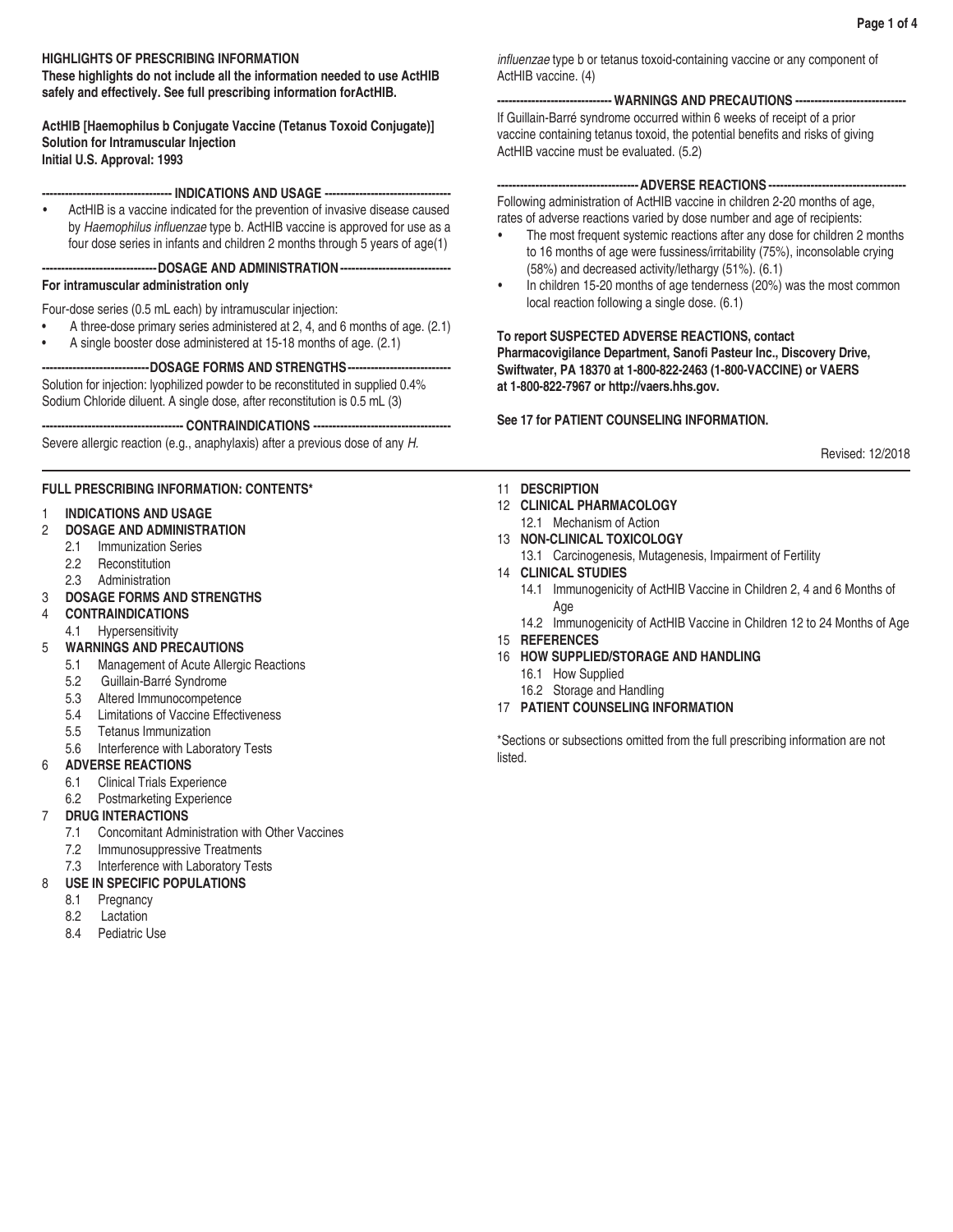# **FULL PRESCRIBING INFORMATION:**

## **1 INDICATIONS AND USAGE**

ActHIB® is a vaccine indicated for the prevention of invasive disease caused by *Haemophilus*  influenzae type b. ActHIB is approved for use in children 2 months through 5 years of age.

# **2 DOSAGE AND ADMINISTRATION**

# **For intramuscular use only**

# **2.1 Immunization Series**

ActHIB vaccine is administered as a four-dose series (0.5 mL per dose) as: • A primary three-dose series of a single dose at 2, 4, and 6 months of age.

• A single booster dose at 15 through 18 months of age.

## **2.2 Reconstitution**

ActHIB vaccine is a solution for injection supplied as single-dose vials of lyophilized vaccine to be reconstituted only with the accompanying saline diluent (0.4% Sodium Chloride). To reconstitute ActHIB vaccine, withdraw 0.6 mL of saline diluent and inject into the vial of lyophilized ActHIB vaccine. Agitate the vial to ensure complete reconstitution. The reconstituted ActHIB vaccine will appear clear and colorless. Withdraw a 0.5-mL dose of the reconstituted vaccine and inject intramuscularly. After reconstitution, if ActHIB vaccine is not administered promptly store at 2° to 8°C (35° to 46°F) and administer within 24 hours. Stored vaccine should be re-agitated prior to injection. Refer to Figures 1, 2, 3, and 4.

#### **Instructions for Reconstitution of ActHIB Vaccine with Saline Diluent (0.4% Sodium Chloride)**



**Figure 1.** Disinfect the diluent vial stopper, inject the needle and withdraw 0.6 mL of 0.4% Sodium Chloride and inject the total diluent as indicated.



**Figure 2.** Cleanse the ActHIB vaccine stopper, insert the syringe needle into the vial, volume of diluent.





ActHIB™

Ш

thoroughly. reconstituted vaccine and administer **intramuscularly**.

#### **2.3 Administration**

Parenteral drug products should be inspected visually for particulate matter and/or discoloration prior to administration, whenever solution and container permit. If either of these conditions exist, the vaccine should not be administered.

ActHIB vaccine is administered as a single dose (0.5 mL) by intramuscular injection into the anterolateral aspect of the thigh or deltoid.

Do not administer this product intravenously, intradermally, or subcutaneously.

ActHIB vaccine should not be mixed in the same syringe with other parenteral products.

#### **3 DOSAGE FORMS AND STRENGTHS**

ActHIB vaccine is a solution for injection supplied as a single-dose vial of lyophilized powder to be reconstituted with the supplied 0.4% Sodium Chloride diluent. A single dose, after reconstitution is 0.5 mL.

# **4 CONTRAINDICATIONS**

#### **4.1 Hypersensitivity**

Severe allergic reaction (e.g., anaphylaxis) after a previous dose of any H. influenzae type b or tetanus toxoid-containing vaccine or any component of the vaccine is a contraindication to administration of ActHIB vaccine *[see Description (11)]*.

# **5 WARNINGS AND PRECAUTIONS**

**5.1 Management of Acute Allergic Reactions**

Epinephrine and other appropriate agents must be available should an acute anaphylactic reaction occur.

# **5.2 Guillain-Barré Syndrome**

If Guillain-Barré syndrome has occurred within 6 weeks of receipt of a prior vaccine containing tetanus toxoid, the decision to give any tetanus toxoid-containing vaccine, including ActHIB vaccine, should be based on careful consideration of the potential benefits and possible risks.

#### **5.3 Altered Immunocompetence**

In immunosuppressed persons, including those receiving immunosuppressive therapy, the expected antibody responses may not be obtained.

# **5.4 Limitations of Vaccine Effectiveness**

Vaccination with ActHIB vaccine may not protect 100% of individuals.

# **5.5 Tetanus Immunization**

Immunization with ActHIB vaccine does not substitute for routine tetanus immunization.

# **5.6 Interference with Laboratory Tests**

Urine antigen detection may not have a diagnostic value in suspected disease due to *H.*  influenzae type b within 1 to 2 weeks after receipt of a H. influenzae type b-containing vaccine, including ActHIB *[see Drug Interactions (7.3)]*.

## **6 ADVERSE REACTIONS**

#### **6.1 Clinical Trials Experience**

Because clinical trials are conducted under widely varying conditions, adverse reaction rates observed in the clinical trials of a vaccine cannot be directly compared to rates in the clinical trials of another vaccine and may not reflect the rates observed in practice.

More than 7,000 infants and young children ( $\leq$ 2 years of age) have received at least one dose of ActHIB vaccine during US clinical trials. Of these, 1,064 subjects 12 to 24 months of age who received ActHIB vaccine alone reported no serious or life threatening adverse reactions.(1) (2)

Adverse reactions associated with ActHIB vaccine generally subsided after 24 hours and did not persist beyond 48 hours after immunization.

In a US trial, the safety of ActHIB vaccine was evaluated in 110 children 15 to 20 months of age. All children received three doses of Haemophilus influenzae type b conjugate vaccine (ActHIB vaccine or a previously licensed Haemophilus b conjugate vaccine) at approximately 2, 4, and 6 months of age. The incidence of selected solicited injection site and systemic adverse reactions which occurred within 48 hours following the dose of ActHIB vaccine is shown in **Table 1**.

| Table 1: Local and Systemic Reactions at 6, 24, and 48 Hours Following Immunization |
|-------------------------------------------------------------------------------------|
| with ActHIB Vaccine in Children 15 to 20 months old (2)                             |

| <b>Adverse Event</b> | 6 Hrs. Post-dose | 24 Hrs. Post-dose | 48 Hrs. Post-dose |
|----------------------|------------------|-------------------|-------------------|
| Local $(\%)$         | $N = 110$        | $N = 110$         | $N = 110$         |
| Tenderness           | 20.0             | 8.2               | 0.9               |
| Erythema $(>1")$     | 0.0              | 0.9               | 0.0               |
| Indurationa          | 5.5              | 3.6               | 0.9               |
| Swelling             | 3.6              | 1.8               | 0.0               |
| Systemic (%)         | N=103-110        | N=105-110         | N=104-110         |
| Fever                |                  |                   |                   |
| $(>102.2^{\circ}F)$  | 0                | 1.0               | 1.9               |
| (>39.0°C)            |                  |                   |                   |
| Irritability         | 27.3             | 20.9              | 12.7              |
| <b>Drowsiness</b>    | 36.4             | 17.3              | 12.7              |
| Anorexia             | 12.7             | 10.0              | 6.4               |
| Vomiting             | 0.9              | 0.9               | 0.9               |
| Persistent Cry       | 0                | 0                 | 0                 |
| Unusual Crv          | 0                | 0                 | 0                 |

a Induration is defined as hardness with or without swelling.

In a US clinical trial (P3T06), 1,454 children were enrolled and received one dose of ActHIB vaccine at 2 months of age and subsequent doses administered at 4 and 6 months of age (concomitantly with DAPTACEL® [a US-licensed diphtheria, tetanus and pertussis vaccine], IPOL® [a US-licensed inactivated poliovirus vaccine] and PCV7 [Pneumococcal conjugate vaccine, 7-valent]) vaccines at 2, 4, and 6 months of age and hepatitis B vaccine at 2 and 6 months of age). At 15-16 months of age, 418 children received a 4th dose of ActHIB and DAPTACEL vaccines. The most frequent systemic reactions following any dose (>50% of participants) were decreased activity/lethargy, fussiness/irritability, and inconsolable crying.

## **Table 2: Number (Percentage) of Children with Selected Solicited Systemic Adverse Reactions by Severity Occurring within 0-3 days After Vaccination in Study P3T06**

| <b>Systemic Reactions</b>         | DAPTACEL + IPOL + ActHIB Vaccines | <b>DAPTACEL</b><br>+ ActHIB<br><b>Vaccines</b>                           |             |                                |
|-----------------------------------|-----------------------------------|--------------------------------------------------------------------------|-------------|--------------------------------|
|                                   | Dose 1<br>%                       | Dose 2<br>$N = 1,390-1,406$   $N = 1,346-1,360$   $N = 1,301-1,312$<br>% | Dose 3<br>% | Dose 4<br>$N = 379 - 381$<br>% |
| Feverab                           |                                   |                                                                          |             |                                |
| $\geq$ 38.0°C                     | 9.3                               | 16.1                                                                     | 15.8        | 8.7                            |
| $>38.5^{\circ}$ C                 | 1.6                               | 4.3                                                                      | 5.1         | 3.2                            |
| $>39.5^{\circ}$ C                 | 0.1                               | 0.4                                                                      | 0.3         | 0.8                            |
| Decreased Activity/<br>Lethargyc  |                                   |                                                                          |             |                                |
| Any                               | 51.1                              | 37.4                                                                     | 33.2        | 24.1                           |
| Moderate or<br>Severe             | 24.3                              | 15.8                                                                     | 12.7        | 9.2                            |
| Severe                            | 1.2                               | 1.4                                                                      | 0.6         | 0.3                            |
| Inconsolable<br>Crying            |                                   |                                                                          |             |                                |
| Any                               | 58.5                              | 51.4                                                                     | 47.9        | 36.2                           |
| $\geq$ 1 hour                     | 16.4                              | 16.0                                                                     | 12.2        | 10.5                           |
| >3 hours                          | 2.2                               | 3.4                                                                      | 1.4         | 1.8                            |
| Fussiness/<br><b>Irritability</b> |                                   |                                                                          |             |                                |
| Any                               | 75.8                              | 70.7                                                                     | 67.1        | 53.8                           |
| $\geq$ 1 hour                     | 33.3                              | 30.5                                                                     | 26.2        | 19.4                           |
| >3 hours                          | 5.6                               | 5.5                                                                      | 4.3         | 4.5                            |

Note. - Ages of study participants ranged from 1.3 to 19.5 months.

a Fever is based upon actual temperatures recorded with no adjustments to the measurement route.

b Following Doses 1-3 combined, the proportion of temperature measurements that were taken by axillary, rectal or other routes, or not recorded were 44.8%, 54.0%, 1.0%, and 0.1%.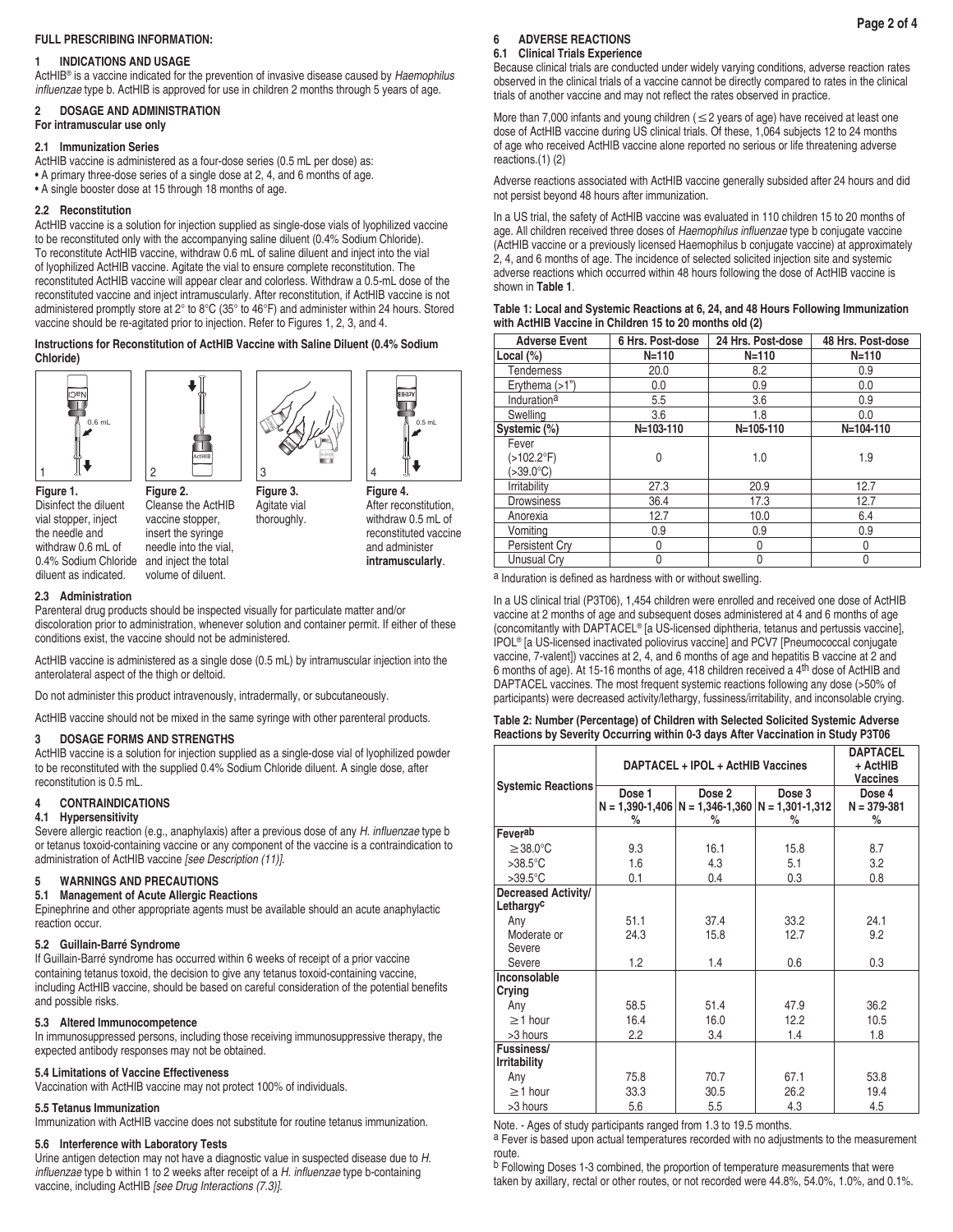Following Dose 4, the proportion of temperature measurements that were taken by axillary, rectal or other routes, or not recorded were 61.1%, 36.6%, 1.7%, and 0.5%. c Moderate: interferes with or limits usual daily activity; Severe: disabling, not interested in usual daily activity.

In Study P3T06, within 30 days following any of Doses 1-3 of DAPTACEL + IPOL + ActHIB vaccines, 50 of 1,455 (3.4%) participants experienced a serious adverse event (SAE). One SAE of seizure with apnea occurring on the day of vaccination with the first dose of the three vaccines was determined by the investigators as possibly related. Within 30 days following Dose 4, four of 418 (1.0%) participants who received DAPTACEL + ActHIB vaccines experienced a serious adverse event. None was assessed by the investigators as related to the study of vaccines.

# **6.2 Postmarketing Experience**

The following events have been spontaneously reported during the post-approval use of ActHIB vaccine. Because these events are reported voluntarily from a population of uncertain size, it is not always possible to reliably estimate their frequency or establish a causal relationship to vaccine exposure.

- **• Immune system disorders:**
- Anaphylaxis, other allergic/hypersensitivity reactions (including urticaria, angioedema) **• Nervous system disorders:**
- Convulsions
- **• General disorders and administration site conditions:** Extensive limb swelling, peripheral edema, pruritus, rash

## **7 DRUG INTERACTIONS**

# **7.1 Concomitant Administration with Other Vaccines**

In clinical trials, ActHIB vaccine was administered, at separate sites, concomitantly with one or more of the following vaccines: DTaP; Measles, Mumps and Rubella vaccine (MMR); Hepatitis B vaccine; and Inactivated Poliovirus Vaccine (IPV). No impairment of the antibody response to the individual antigens was demonstrated when ActHIB vaccine was given at the same time but separate sites with these vaccines.(2)

## **7.2 Immunosuppressive Treatments**

Immunosuppressive therapies, including irradiation, antimetabolites, alkylating agents, cytotoxic drugs, and corticosteroids (used in greater than physiologic doses) may reduce the immune response to ActHIB vaccine *[see Altered Immunocompetence (5.3)]*.

# **7.3 Interference with Laboratory Tests**

Haemophilus b capsular polysaccharide derived from Haemophilus b Conjugate Vaccines has been detected in the urine of some vaccinees. Urine antigen detection may not have a diagnostic value in suspected disease due to H. influenzae type b within 1 to 2 weeks after receipt of a H. influenzae type b-containing vaccine, including ActHIB *[see Warnings and Precautions (5.6)]*.(3)

# **8 USE IN SPECIFIC POPULATIONS**

# **8.1 Pregnancy**

ActHIB is not approved for use in individuals 6 years of age and older. No human or animal data are available to assess vaccine-associated risks in pregnancy.

# **8.2 Lactation**

ActHIB is not approved for use in individuals 6 years of age and older. Human or animal data are not available to assess the impact of ActHIB on milk production, its presence in breast milk, or its effects on the breastfed infant.

## **8.4 Pediatric Use**

Safety and effectiveness of ActHIB have not been established in infants below the age of 6 weeks and children and adolescents 6 years of age and older *[see Dosage and Administration (2.1)]*.

# **11 DESCRIPTION**

ActHIB vaccine is a sterile, lyophilized powder to be reconstituted with saline diluent (0.4% Sodium Chloride) for intramuscular administration only. The vaccine consists of the Haemophilus influenzae type b capsular polysaccharide (polyribosyl-ribitol-phosphate, PRP), a high-molecular-weight polymer prepared from the H. influenzae type b strain 1482 grown in a semi-synthetic medium, covalently bound to tetanus toxoid. (4) The lyophilized ActHIB vaccine powder and saline diluent contain no preservative. The tetanus toxoid is prepared by extraction, ammonium sulfate purification, and formalin inactivation of the toxin from cultures of *Clostridium tetani* (Harvard strain) grown in a modified Mueller and Miller medium. (5) The culture medium contains milk-derived raw materials (casein derivatives). Further manufacturing process steps reduce residual formaldehyde to levels below 0.5 micrograms (mcg) per dose by calculation. The toxoid is filter sterilized prior to the conjugation process. Potency of ActHIB vaccine is specified on each lot by limits on the content of PRP polysaccharide and protein in each dose and the proportion of polysaccharide and protein in the vaccine that is characterized as high molecular weight conjugate.

When ActHIB is reconstituted with saline diluent (0.4% Sodium Chloride), each 0.5-mL dose is formulated to contain 10 mcg of purified capsular polysaccharide conjugated to 24 mcg of inactivated tetanus toxoid and 8.5% of sucrose.

The vial stoppers for ActHIB vaccine and diluent are not made with natural rubber latex.

# **12 CLINICAL PHARMACOLOGY**

# **12.1 Mechanism of Action**

Haemophilus influenzae (H. influenzae) is a gram-negative coccobacillus. Most strains of *H.*  influenzae that cause invasive disease (e.g., sepsis and meningitis) are H. influenzae type b.

The response to ActHIB vaccine is typical of a T-dependent immune response to antigens. The prominent isotype of anti-capsular PRP antibody induced by ActHIB vaccine is IgG. (6) A booster response for IgG has been demonstrated in children 12 months of age or older who previously received two or three doses of ActHIB vaccine. Bactericidal activity against H. influenzae type b was demonstrated in serum after immunization and correlated with the anti-PRP antibody response induced by ActHIB vaccine. (1)

Antibody titers to H. influenzae capsular polysaccharide (anti-PRP) of >1.0 mcg/mL following vaccination with unconjugated PRP vaccine correlated with long-term protection against invasive H. influenzae type b disease in children older than 24 months of age. (7) Although the relevance of this threshold to clinical protection after immunization with conjugate vaccines is not known, particularly in light of the induced, immunologic memory, this level continues to be considered as indicative of long-term protection. (8) In clinical studies, ActHIB vaccine induced, on average, anti-PRP levels  $\geq$  1.0 mcg/mL in 90% of infants after the primary series (2, 4, and 6 months) and in more than 98% of infants following a booster dose given at 15 to 19 months of age. (1)

#### **13 NON-CLINICAL TOXICOLOGY**

## **13.1 Carcinogenesis, Mutagenesis, Impairment of Fertility**

ActHIB vaccine has not been evaluated for its carcinogenic or mutagenic potential or impairment of male fertility.

# **14 CLINICAL STUDIES**

## **14.1 Immunogenicity of ActHIB Vaccine in Children 2, 4, and 6 Months of Age**

Two clinical trials supported by the National Institutes of Health (NIH) have compared the anti-PRP antibody responses to three Haemophilus influenzae type b conjugate vaccines in racially mixed populations of children. These studies were done in Tennessee (9) (**Table 3**) and in Minnesota, Missouri, and Texas (10) (**Table 4**) in infants immunized with ActHIB vaccine and other Haemophilus influenzae type b conjugate vaccines at 2, 4, and 6 months of age. All Haemophilus influenzae type b conjugate vaccines were administered concomitantly with OPV and whole-cell DTP vaccines at separate sites. Neither OPV nor whole-cell DTP vaccines are licensed or distributed in the US currently.

## **Table 3: Anti-PRP Antibody Responses Following a Two or Three Dose Series of a** *Haemophilus influenzae* **type b Vaccine at 2, 4, and 6 Months of Age – Tennessee (9)**

|                                                     |    | <b>Geometric Mean Concentration (GMC)</b> | <b>Post Third</b><br>Immunization                 |                                                  |                        |
|-----------------------------------------------------|----|-------------------------------------------|---------------------------------------------------|--------------------------------------------------|------------------------|
| Vaccine                                             | Nª | Pre-<br>Immunization<br>at 2 months       | <b>Post Second</b><br>Immunization<br>at 6 months | <b>Post Third</b><br>Immunization<br>at 7 months | %<br>$\geq$ 1.0 mcg/mL |
| PRP-T <sup>b</sup><br>(ActHIB<br>vaccine)           | 65 | 0.10                                      | 0.30                                              | 3.64                                             | 83%                    |
| PRP-OMP <sup>C</sup><br>(PedvaxHIB®)                | 64 | 0.11                                      | 0.84                                              | N/A                                              | $50%^{d}$              |
| <b>HbOC<sup>e</sup></b><br>(HibTITER <sup>®</sup> ) | 61 | 0.07                                      | 0.13                                              | 3.08                                             | 75%                    |

 $a N =$  Number of children

b Haemophilus influenzae type b Conjugate Vaccine (Tetanus Toxoid Conjugate)<br>
C Haemophilus influenzae type b Conjugate Vaccine (Meningococcal Protein Conjugate)

d Seroconversion after the recommended 2-dose primary immunization series is shown

e Haemophilus influenzae type b Conjugate Vaccine (Diphtheria CRM197 Protein Conjugate)

N/A = Not applicable in this comparison trial although third dose data have been published

## **Table 4: Anti-PRP Antibody Responses Following a Two or Three Dose Series of a**  *Haemophilus influenzae* **type b Vaccine at 2, 4, and 6 Months of Age - Minnesota, Missouri, and Texas (10)**

|                                   |     | <b>Geometric Mean Concentration (GMC)</b> | Post Third <sup>b</sup>                           |                                                        |                                     |
|-----------------------------------|-----|-------------------------------------------|---------------------------------------------------|--------------------------------------------------------|-------------------------------------|
| Vaccine                           | Nª  | Pre-<br>Immunization<br>at 2 months       | <b>Post Second</b><br>Immunization<br>at 6 months | Post Third <sup>b</sup><br>Immunization<br>at 7 months | Immunization %<br>$\geq$ 1.0 mcg/mL |
| <b>PRP-T°</b><br>(ActHIB vaccine) | 142 | 0.25                                      | 1.25                                              | 6.37                                                   | 97%                                 |
| <b>PRP-OMPd</b><br>(PedvaxHIB)    | 149 | 0.18                                      | 4.00                                              | N/A                                                    | $85%$ <sup>e</sup>                  |
| <b>HbOCf</b><br>(HibTITER)        | 167 | 0.17                                      | 0.45                                              | 6.31                                                   | 90%                                 |

 $a N =$  Number of children

b Sera were obtained after the third dose from 86 and 110 infants, in PRP-T and HbOC vaccine groups, respectively

c Haemophilus influenzae type b Conjugate Vaccine (Tetanus Toxoid Conjugate)

d Haemophilus influenzae type b Conjugate Vaccine (Meningococcal Protein Conjugate) e Seroconversion after the recommended 2-dose primary immunization series is shown

f Haemophilus influenzae type b Conjugate Vaccine (Diphtheria CRM197 Protein Conjugate) N/A = Not applicable in this comparison trial although third dose data have been published (10)

Native American populations have had high rates of H. influenzae type b disease and have been observed to have low immune responses to Haemophilus influenzae type b conjugate vaccines. In a clinical study enrolling Alaskan Native Americans, following the administration of a three-dose series of ActHIB vaccine at 6 weeks, 4 months, and 6 months of age, 75% of subjects achieved an anti-PRP antibody titer of  $\geq$  1.0 mcg/mL at 7 months of age (1 month after the last vaccination). (11)